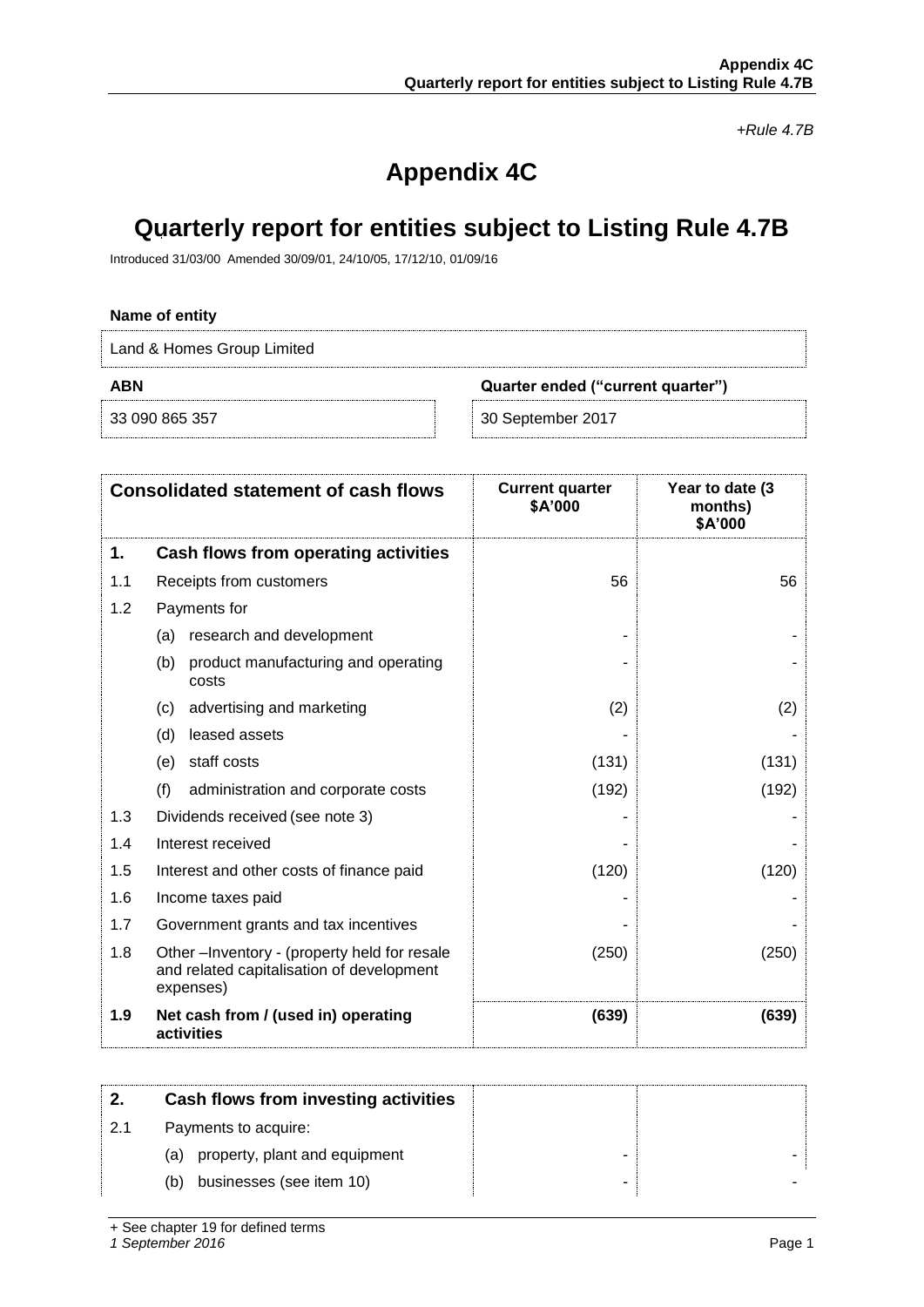|               | <b>Consolidated statement of cash flows</b>       | <b>Current quarter</b><br>\$A'000 | Year to date (3<br>months)<br>\$A'000 |
|---------------|---------------------------------------------------|-----------------------------------|---------------------------------------|
|               | (c)<br>investments                                |                                   |                                       |
|               | intellectual property<br>(d)                      |                                   |                                       |
|               | (e)<br>other non-current assets                   |                                   |                                       |
| $2.2^{\circ}$ | Proceeds from disposal of:                        |                                   |                                       |
|               | property, plant and equipment<br>(a)              |                                   |                                       |
|               | businesses (see item 10)<br>(b)                   |                                   |                                       |
|               | (c)<br>investments                                |                                   |                                       |
|               | (d)<br>intellectual property                      |                                   |                                       |
|               | (e)<br>other non-current assets                   |                                   |                                       |
| 2.3           | Cash flows from loans to other entities           |                                   |                                       |
| 2.4           | Dividends received (see note 3)                   |                                   |                                       |
| 2.5           | Other (provide details if material)               |                                   |                                       |
| 2.6           | Net cash from / (used in) investing<br>activities |                                   |                                       |

| 3.   | Cash flows from financing activities                                           |     |     |
|------|--------------------------------------------------------------------------------|-----|-----|
| 3.1  | Proceeds from issues of shares                                                 |     |     |
| 3.2  | Proceeds from issue of convertible notes                                       |     |     |
| 3.3  | Proceeds from exercise of share options                                        |     |     |
| 3.4  | Transaction costs related to issues of<br>shares, convertible notes or options |     |     |
| 3.5  | Proceeds from borrowings                                                       | 437 | 437 |
| 3.6  | Repayment of borrowings                                                        |     |     |
| 3.7  | Transaction costs related to loans and<br>borrowings                           |     |     |
| 3.8  | Use of set-off account                                                         | 160 | 160 |
| 3.9  | Other (provide details if material)                                            |     |     |
| 3.10 | Net cash from / (used in) financing<br>activities                              | 597 | 597 |

| 4.  | Net increase / (decrease) in cash and<br>cash equivalents for the period |       |       |
|-----|--------------------------------------------------------------------------|-------|-------|
| 4.1 | Cash and cash equivalents at beginning of<br>quarter/year to date        | 260   | 260   |
| 4.2 | Net cash from / (used in) operating<br>activities (item 1.9 above)       | (639) | (639) |
| 4.3 | Net cash from / (used in) investing activities<br>(item 2.6 above)       |       |       |
| 4.4 | Net cash from / (used in) financing activities<br>(item 3.10 above)      | 597   | 597   |

+ See chapter 19 for defined terms

*1 September 2016* Page 2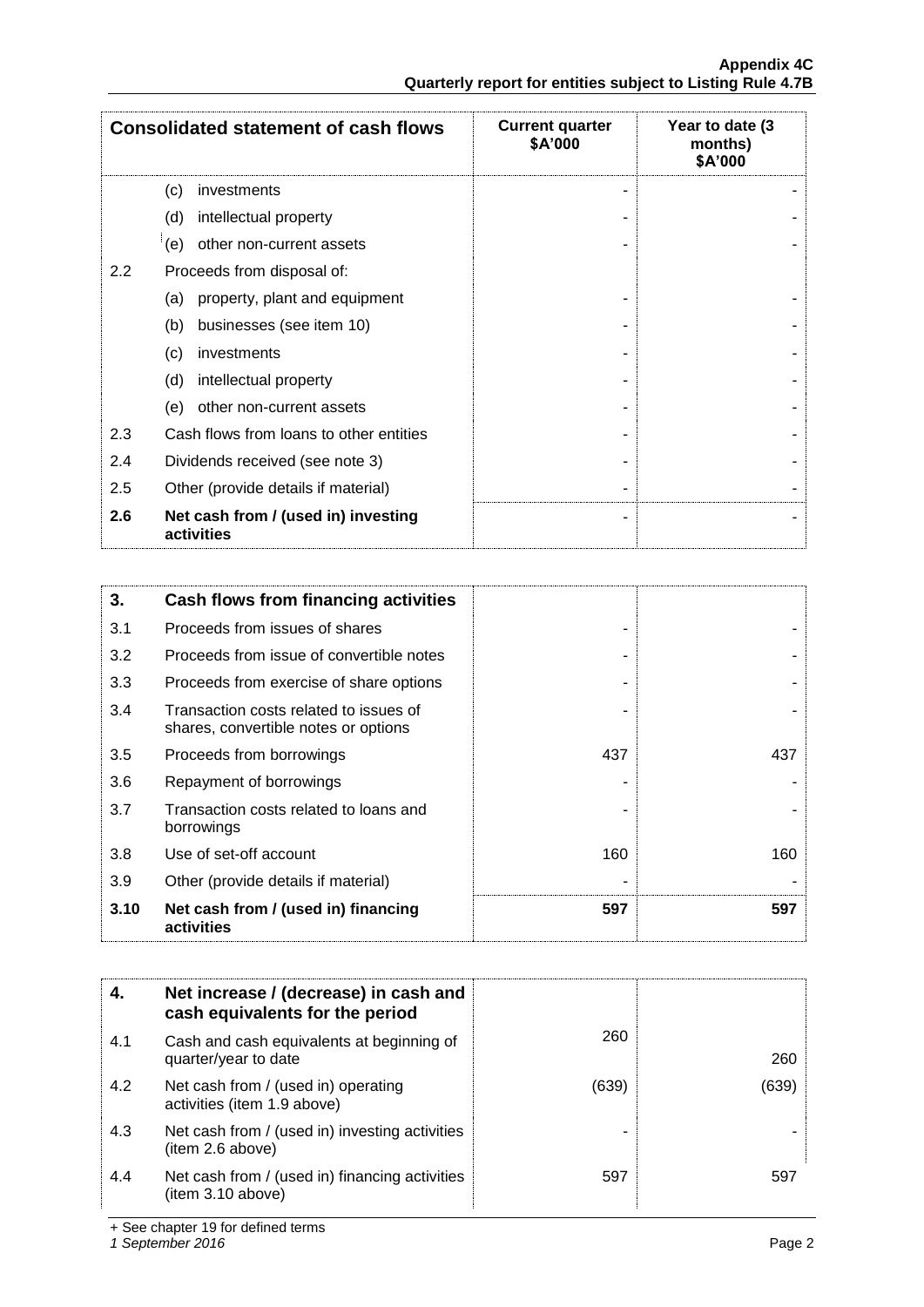|     | Consolidated statement of cash flows                 | <b>Current quarter</b><br>\$A'000 | Year to date (3)<br>months)<br>\$A'000 |
|-----|------------------------------------------------------|-----------------------------------|----------------------------------------|
| 4.5 | Effect of movement in exchange rates on<br>cash held |                                   |                                        |
| 4.6 | Cash and cash equivalents at end of<br>quarter       | 218                               |                                        |

| 5.  | Reconciliation of cash and cash<br>equivalents<br>at the end of the quarter (as shown in the<br>consolidated statement of cash flows) to the<br>related items in the accounts | <b>Current quarter</b><br>\$A'000 | <b>Previous quarter</b><br>\$A'000 |
|-----|-------------------------------------------------------------------------------------------------------------------------------------------------------------------------------|-----------------------------------|------------------------------------|
| 5.1 | <b>Bank balances</b>                                                                                                                                                          | 218                               | 260                                |
| 5.2 | Call deposits                                                                                                                                                                 |                                   |                                    |
| 5.3 | <b>Bank overdrafts</b>                                                                                                                                                        |                                   |                                    |
| 5.4 | Other (Term deposit, maturity less than 3<br>months from 30 September 2016).                                                                                                  |                                   |                                    |
| 5.5 | Cash and cash equivalents at end of<br>quarter (should equal item 4.6 above)                                                                                                  | 218                               | 260                                |

| 6.  | Payments to directors of the entity and their associates                                            | <b>Current quarter</b><br>\$A'000 |
|-----|-----------------------------------------------------------------------------------------------------|-----------------------------------|
| 6.1 | Aggregate amount of payments to these parties included in item 1.2                                  | 81                                |
| 6.2 | Aggregate amount of cash flow from loans to these parties included<br>in item 2.3                   |                                   |
| 6.3 | Include below any explanation necessary to understand the transactions included in<br>$\frac{1}{2}$ |                                   |

items 6.1 and 6.2

| 7.        | Payments to related entities of the entity and their<br>associates                                          | <b>Current quarter</b><br><b>\$A'000</b> |
|-----------|-------------------------------------------------------------------------------------------------------------|------------------------------------------|
| 7.1       | Aggregate amount of payments to these parties included in item 1.2                                          |                                          |
| 7.2       | Aggregate amount of cash flow from loans to these parties included<br>in item 2.3                           |                                          |
| 7.3       | Include below any explanation necessary to understand the transactions included in<br>items $7.1$ and $7.2$ |                                          |
| <b>NA</b> |                                                                                                             |                                          |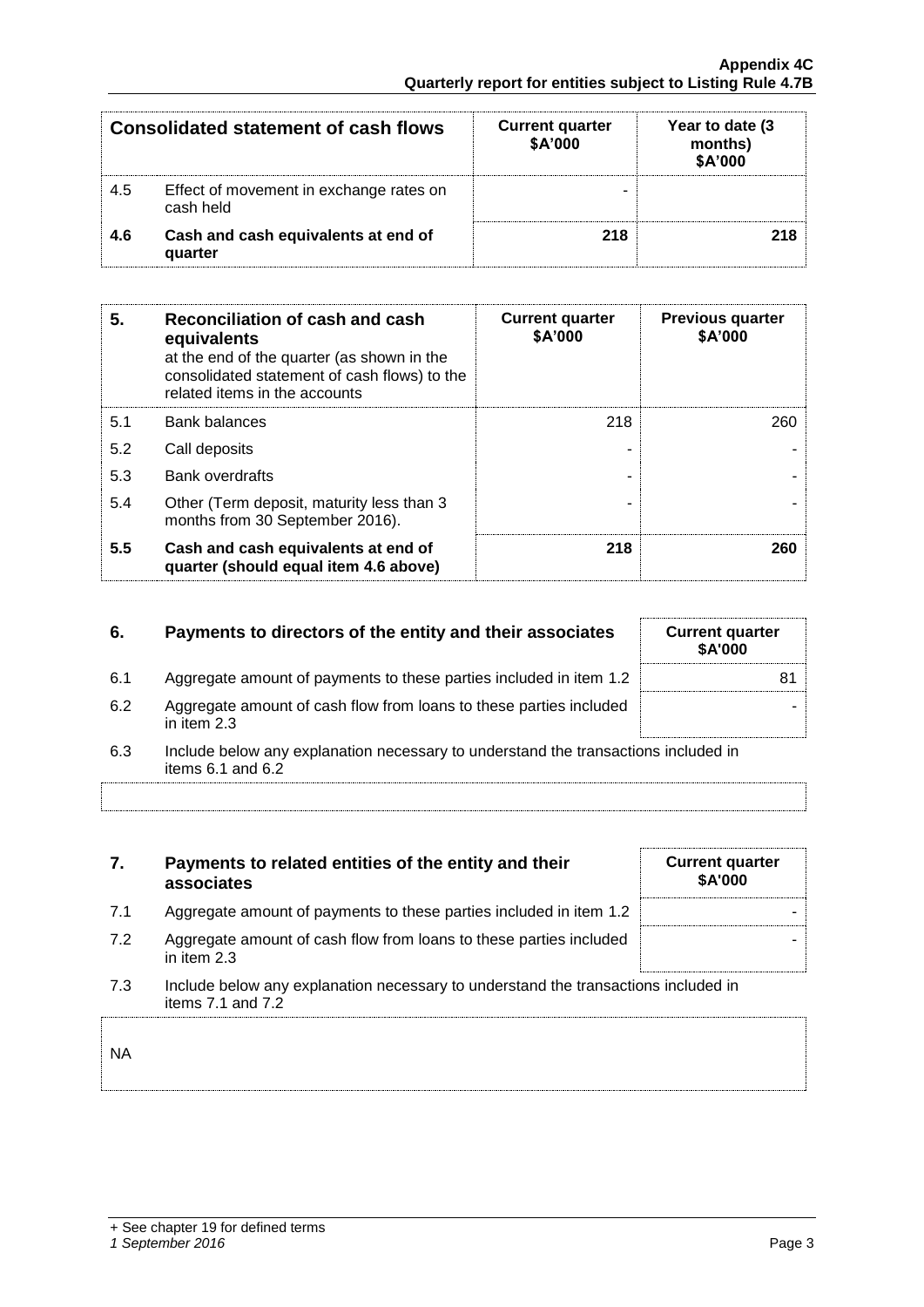| 8.  | <b>Financing facilities available</b><br>Add notes as necessary for an<br>understanding of the position                                                                                                                                                                                      | <b>Total facility amount</b><br>at quarter end<br><b>\$A'000</b> | Amount drawn at<br>quarter end<br>\$A'000 |
|-----|----------------------------------------------------------------------------------------------------------------------------------------------------------------------------------------------------------------------------------------------------------------------------------------------|------------------------------------------------------------------|-------------------------------------------|
| 8.1 | Loan facilities                                                                                                                                                                                                                                                                              | 29,960                                                           | 29.960                                    |
| 8.2 | Credit standby arrangements                                                                                                                                                                                                                                                                  | ۰                                                                |                                           |
| 8.3 | Other (please specify)                                                                                                                                                                                                                                                                       | 943                                                              | 892                                       |
| 8.4 | Include below a description of each facility above, including the lender, interest rate and<br>whether it is secured or unsecured. If any additional facilities have been entered into or are<br>proposed to be entered into after quarter end, include details of those facilities as well. |                                                                  |                                           |
|     | $\mathbf{u}$                                                                                                                                                                                                                                                                                 |                                                                  |                                           |

Working Capital Loan:

Lender – S.LH Corporation Pte Ltd. (a related party)

Amount \$1m Singapore dollars

Repayment – 12 months from first drawdown, or upon LHM securing appropriate funding from other sources

Interest Rate – SIBOR plus 1.75%

Security - unsecured

Approximately A\$51,000 is still to be drawn down, in terms of the agreement.

| 9.  | <b>Estimated cash outflows for next quarter</b>      | \$A'000 |
|-----|------------------------------------------------------|---------|
| 9.1 | Research and development                             |         |
| 9.2 | Product manufacturing and operating costs            |         |
| 9.3 | Advertising and marketing                            |         |
| 9.4 | Leased assets                                        |         |
| 9.5 | Staff costs                                          | 36      |
| 9.6 | Administration and corporate costs                   | 126     |
| 9.7 | Capitalised development costs and land holding costs | 553     |
| 9.8 | Payment to Property loans' offset account            | 483     |
| 9.9 | <b>Total estimated cash outflows</b>                 | 1198    |

| 10.  | Acquisitions and disposals of<br>business entities<br>(items $2.1(b)$ and $2.2(b)$ above) | <b>Acquisitions</b> | <b>Disposals</b> |
|------|-------------------------------------------------------------------------------------------|---------------------|------------------|
| 10.1 | Name of entity                                                                            | ΝA                  | NА               |
| 10.2 | Place of incorporation or<br>registration                                                 | NA.                 | NA.              |
| 10.3 | Consideration for acquisition or<br>disposal                                              | <b>NA</b>           | <b>NA</b>        |
| 10.4 | Total net assets                                                                          | <b>NA</b>           | <b>NA</b>        |
| 10.5 | Nature of business                                                                        | ΝA                  | <b>NA</b>        |